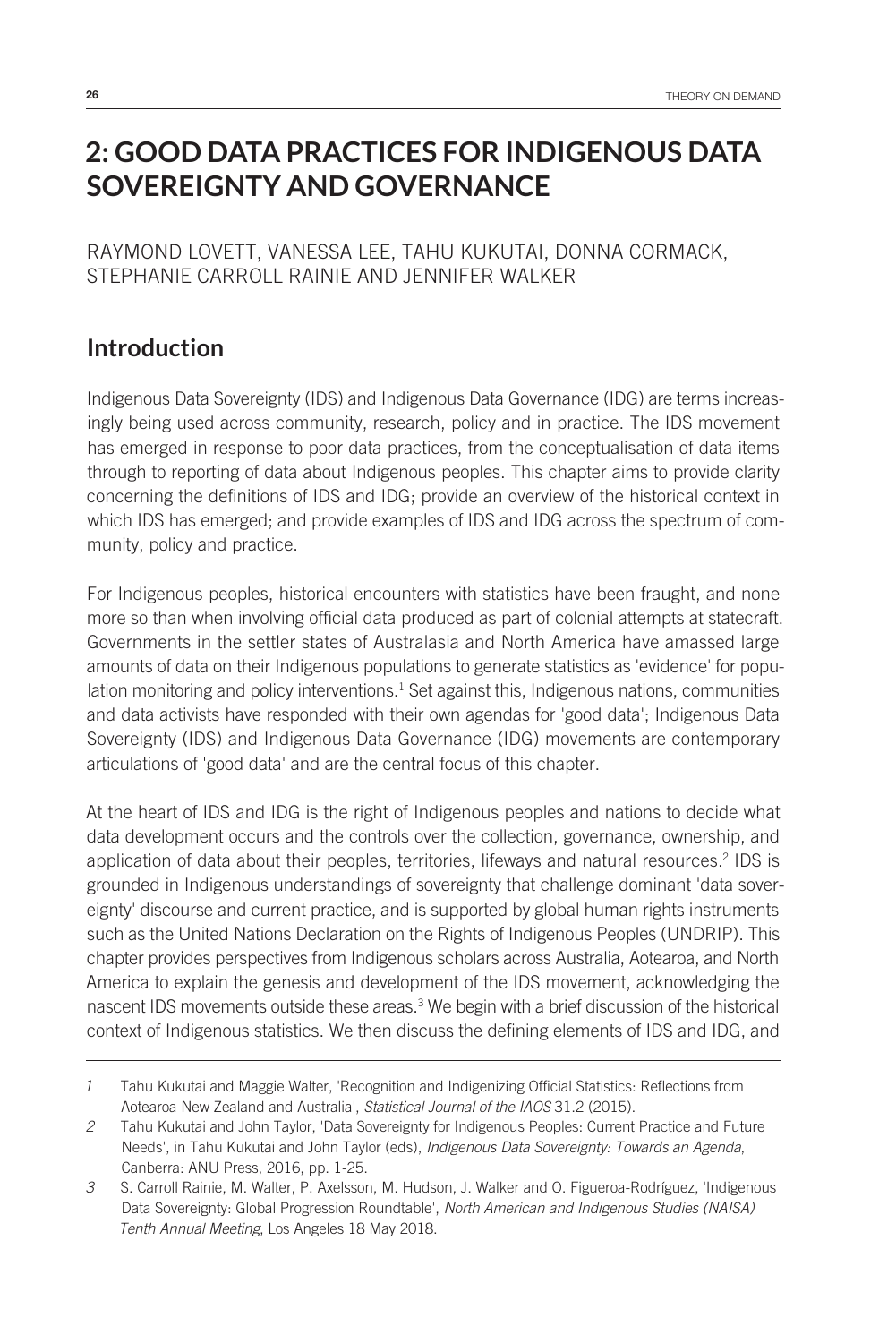the development of country-specific IDS processes. We conclude with three examples of IDS and IDG in practice. The intent of this chapter is to inform others on how the application of IDS and IDG can lead to good data and good decision-making.

## **Defining Data**

The idea of data is a broad concept, but in the context of this chapter, we define data as information that may be recorded in various forms. In the contemporary context, this mostly includes digital data. The Indigenous data ecosystem is extensive and includes data generated or held by Indigenous communities and organisations, governments, the public sector, international governmental organisations (IGOs), NGOs, research institutions and commercial entities. Therefore, the application of IDS and IDG crosses many boundaries.<sup>4</sup>

## **Defining Indigenous Data Sovereignty**

'Data sovereignty' is the management of information in a way that aligns with the laws, practices and customs of a nation-state in which it is located.<sup>5</sup> In the Indigenous context this may manifest at the group (iwi(tribe)/mob/Maori) levels.

# **Defining Indigenous Data Governance**

Data governance is the power and authority over the design, ownership, access to and use of data. The governance of data has emerged as a highly contested area of debate between Indigenous peoples and the states within which they reside. For Indigenous peoples, whose traditional modes of governance were disrupted by western modes of democratic governance, re-asserting themselves through self-determined governance structures is critical. Ownership of governance structures commences at the development stage, and continues through the ethics application stage and through the collection, analysis and reporting of data, and through policy translation. Indigenous peoples' ownership is integral to autonomy.

## **Historical context of Data Sovereignty**

Indigenous peoples have always been data collectors and protectors. Data gathering and preservation existed in most, if not all, Indigenous cultures in the form of art and pictorial calendars (e.g. Lakota winter counts), chants, songs, the recitation of genealogies and other cultural practices that have been passed on across generations. With colonisation these practices were disrupted (and often heavily censured), but not extinguished. In many contexts, the census was an indispensable tool of colonisation; indeed, the census has long been tied to the exercise of power and statecraft.<sup>6</sup> The word 'census' comes from the Latin word 'censere',

*<sup>4</sup>* Ibid.

*<sup>5</sup>* C Matthew Snipp, 'What Does Data Sovereignty Imply: What Does It Look Like?', in Tahu Kukutai and John Taylor (eds), *Indigenous Data Sovereignty: Towards an Agenda*, Canberra: ANU Press, 2016, pp. 39-55.

*<sup>6</sup>* David I Kertzer and Dominique Arel, 'Censuses, Identity Formation, and the Struggle for Political Power', *Census and identity: The politics of race, ethnicity, and language in national censuses* 1 (2002).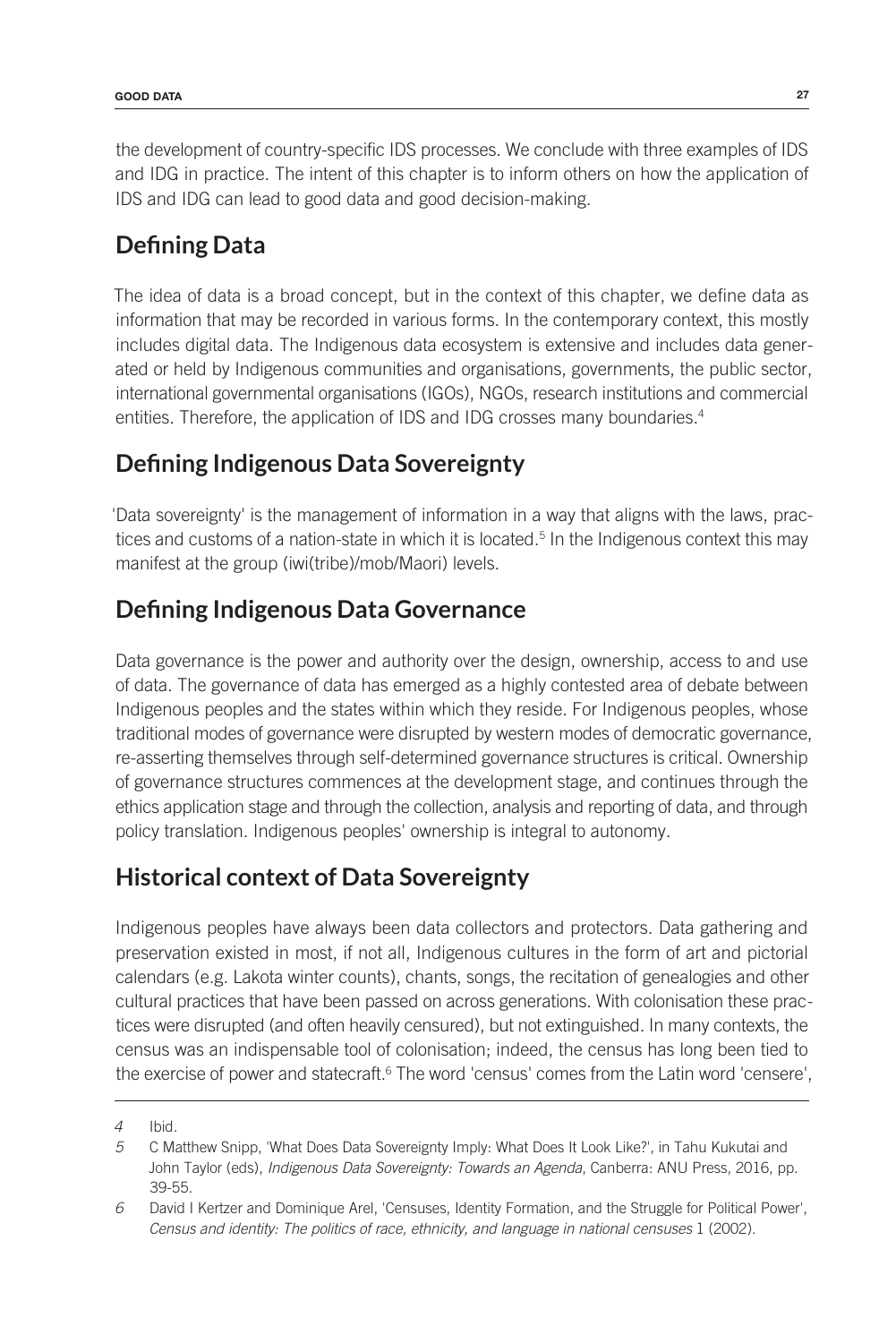which means to tax or assess, and the origins of the census coincide with the rise of early Chinese, Egyptian and Roman states and their extraction of resources from the population, either through taxation, labour or military conscription.<sup>7</sup> With the expansion of colonial powers into new lands, the census facilitated the surveillance and control of Indigenous peoples and their lands, and political projects of segregation and/or assimilation. In Aotearoa NZ, for example, the counting of 'half-castes' in  $19<sup>th</sup>$  and early 20<sup>th</sup> century censuses was clearly linked to colonial policies of racial amalgamation.<sup>8</sup> Across what is currently Canada, representatives of the British Crown and the Canadian government have undertaken counts and established lists of Indigenous people since before Canadian Confederation in 1867. Colonial legislation, in the form of the Indian Act (1876 to present), has resulted in registration lists of First Nations and Inuit peoples, termed the 'Indian Register'.9

In Australia, a long-standing committee advised on government held data pertaining to Aboriginal and Torres Strait Islander people. The Australian Institute of Health and Welfare (AIHW) in conjunction with the Australian Bureau of Statistics (ABS) convened the National Advisory Group on Aboriginal and Torres Strait Islander Health Information and Data (NAGATSIHID). The main role of NAGATSIHID was to provide strategic advice to the Australian Health Ministers Advisory Council (AHMAC) on Indigenous health data issues as part of a national strategy towards closing the data gap in life expectancy between Indigenous and non-Indigenous people.10 However, in 2017 this group was disbanded in a review of committees, and the gap remains. There is now no national level mechanism to advise on the use of Indigenous health information. As a result, Aboriginal and Torres Strait Islander voices in the process are minimal, at a time of policy change surrounding government administrative data, including increasing the availability and improving the use of data in Australia.<sup>11</sup>

One of the more egregious contemporary examples of the misuse of Indigenous data is the well-known Havasupai case.<sup>12</sup> In 2004, concerns escalated in Arizona and nationwide in the United States related to biological samples collected from the Havasupai Tribe, with human subject violations cited.13 In the 1990s, an Arizona State University researcher conducted

*<sup>7</sup>* Kukutai and Taylor, 'Data Sovereignty for Indigenous Peoples: Current Practice and Future Needs'.

*<sup>8</sup>* Kukutai and Walter, 'Recognition and Indigenizing Official Statistics: Reflections from Aotearoa New Zealand and Australia'.

*<sup>9</sup>* 'Indian Act (R.S.C. C. I-5),' (1985).

*<sup>10</sup>* AIHW, 'National Advisory Group on Aboriginal and Torres Strait Islander Health Information and Data: Strategic Plan 2010-2015', Canberra, 2011; C. Coleman, B. Elias, V. Lee, J. Smylie, J. Waldon, F.S. Hodge, and I. Ring, 'International Group for Indigenous Health Measurement: Recommendations for best practice for estimation of Indigenous mortality'. *Statistical Journal of the IAOS* 32 (2016): 729-738, 729, DOI: 10.3233/SJI-161023.

*<sup>11</sup>* Productivity Commission, 'Data Availability and Use: Overview & Recommendations', Canberra, 2017.

*<sup>12</sup>* Katherine Drabiak-Syed, 'Lessons from Havasupai Tribe V. Arizona State University Board of Regents: Recognizing Group, Cultural, and Dignity Harms as Legitimate Risks Warranting Integration into Research Practice', *J. Health & Biomedical L.* 6 (2010).

*<sup>13</sup>* Christina M Pacheco et al, 'Moving Forward: Breaking the Cycle of Mistrust between American Indians and Researchers' *American journal of public health* 103.12 (2013): Rebecca Tsosie, *Cultural Challenges to Biotechnology: Native American Genetic Resources and the Concept of Cultural Harm,* Los Angeles: SAGE Publications, 2007.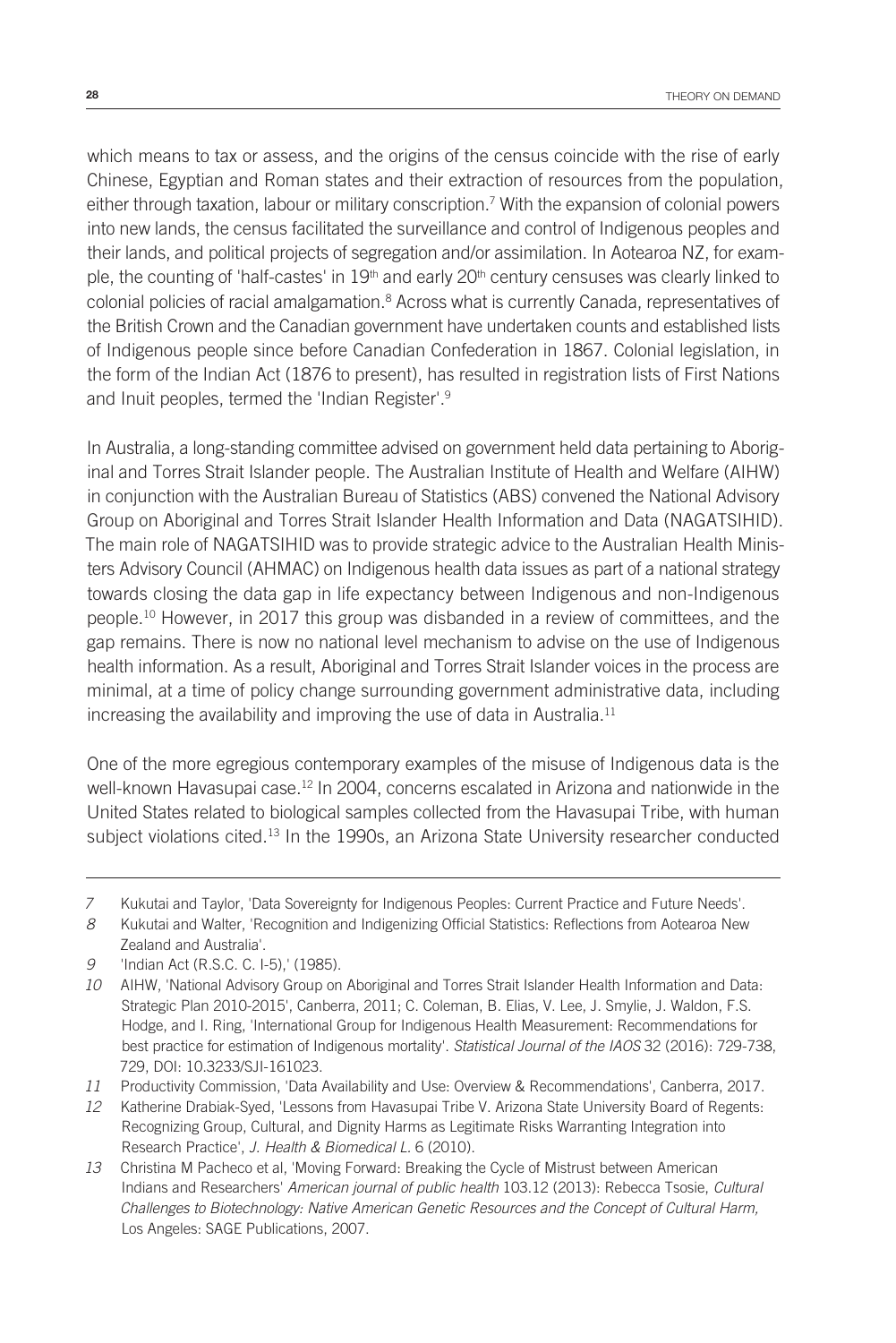a genetics of diabetes study with the Havasupai Tribe, taking DNA samples from over 400 tribal members with consent for primary use of the biological materials. The study failed to find a genetic link to diabetes. Later, the researcher directed secondary analyses of the DNA samples with respect to schizophrenia. When this secondary use of specimens came to light, the tribe filed a lawsuit alleging lack of informed consent and misuse of genetic materials. The lawsuit settled out of court, but lasting damage to research relationships as well as a ban on genetics research at Havasupai and other tribes remain.

Contemporary IDS was pioneered by the work of Canadian First Nations communities. In 1995, tired of non-Indigenous data users assuming the mantle of unbiased experts and speaking with authority about First Nations realities, data sovereignty was demanded as a prerequisite for a government health survey in First Nations communities. A new model was developed by First Nations that established First Nations' collective and broad-based control of their own data. This model became known as OCAP® with the acronym trademarked to prevent its use except by First Nations<sup>14</sup>. In this acronym the O is Ownership; C is the Control First Nations hold on how the data are collected, used and disclosed; A is Access, whereby First Nations have access to any data about them; and P is Possession whereby all First Nations data fall within First Nations' jurisdiction. Since the establishment of OCAP® principles by First Nations, similar and adapted sets of principles have emerged in other Indigenous groups within Canada. For example, the recent National Inuit Strategy on Research establishes Inuit ownership, control and access with respect to Inuit data and information. To some degree, these principles are now acknowledged by federal departments and agencies, such as Statistics Canada. These principles are primarily used in the area of data collection, but not in the analysis of existing data collected through the census or other government surveys.

### **Emergence of IDS movements**

Indigenous groups across the world have increasingly become engaged in the data space in response to historical practice and to guide good practice going forward. This has included the establishment of country specific networks including the US Indigenous Data Sovereignty Network (USIDSN) to support IDS through data-driven research, policy advocacy, and education. The Aotearoa New Zealand-based Te Mana Raraunga - Maori Data Sovereignty Network, was formed in  $2015$ ,<sup>15</sup> and argues that data that are collected about Indigenous people should be subjected to the laws of the nation from which it is collected, including tribal nations. The First Nations Information Governance Centre advocates for and coordinates Indigenous data governance efforts for First Nations in Canada; the Maiam nayri Wingara Aboriginal and Torres Strait Islander Data Sovereignty Collective in Australia was formed in early 2017<sup>16</sup> to develop Aboriginal and Torres Strait Islander data sovereignty principles and to identify Aboriginal and Torres Strait Islander strategic data assets.

*<sup>14</sup>* The First Nations Information Governance Centre, 'Ownership, Control, Access and Possession (Ocap™): The Path to First Nations Information Governance', Ottawa: The First Nations Information Governance Centre, 2014.

*<sup>15</sup>* Te Mana Raraunga, 'Te Mana Raraunga - Maori Data Sovereignty Network Charter', https://www. temanararaunga.maori.nz/tutohinga/.

*<sup>16</sup>* AIATSIS, *National Indigenous Research Conference* 2017.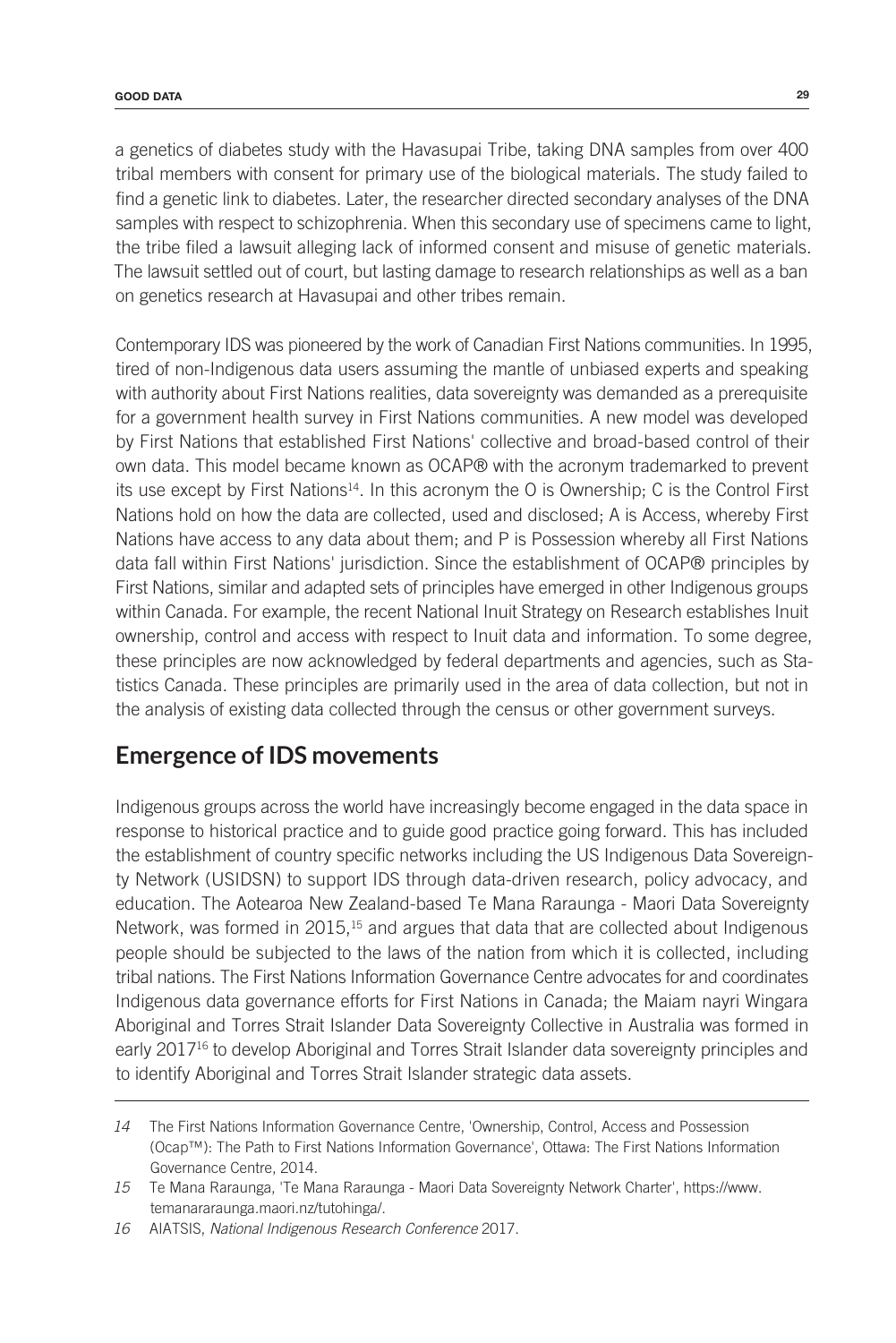The intent of these groups is to advocate for rights (informed by UNDRIP) using data to inform development.

### **United Nations Declaration on the Rights of Indigenous Peoples (UNDRIP)**

UNDRIP was the result of a quarter of a century work to develop minimum standards to protect Indigenous peoples' rights. After a series of changes to the draft (initially submitted in 1994), the United Nations Declaration on the Rights of Indigenous Peoples (UNDRIP) was adopted by the General Assembly on 13 September 2007.17 A majority of 144 states voted in favour, four voted against (notably Australia, New Zealand, Canada and the United States), and 11 abstained.<sup>18</sup> Australia did not adopt the declaration until 2009, even though it played a key role in the development of the United Nations' Declaration of Human Rights.19 Aotearoa and the United States adopted the Declaration the following year in 2010.20 Canada issued a Statement of Support in November 2010, but the Minister of Indigenous and Northern Affairs did not announce Canada's full commitment until May 2016.<sup>21</sup>

Article 18 of the UNDRIP specifies that 'Indigenous peoples have the right to participate in decision-making in matters which affect their rights, through representatives chosen by themselves in accordance with their own procedures, as well as to maintain and develop their own Indigenous decision-making institutions'.22 Article 19 stipulates that states are required to 'consult and cooperate in good faith with Indigenous peoples through their own representative institutions in order to obtain their free, prior and informed consent before adopting and implementing legislative or administrative measures that may affect them'.<sup>23</sup> As Tauli-Corpuz suggests,<sup>24</sup> measures are needed to gauge Indigenous peoples access and ownership of land, how they participate in decision-making and control on their development and application processes, and control over the data and knowledge. In the same foundational publication, Kukutai and Taylor highlight that to give 'practical effect' to UNDRIP, Indigenous peoples should assert (and are asserting) control of data from nation states.25 Both UNDRIP articles require data to appropriately inform legislative and administrative decisions.

- *22* Nations, 'The United Nations Declaration on the Rights of Indigenous Peoples'.
- *23* Ibid.

*25* Ibid.

*<sup>17</sup>* Kukutai and Taylor, 'Data Sovereignty for Indigenous Peoples: Current Practice and Future Needs'.

*<sup>18</sup>* United Nations, 'The United Nations Declaration on the Rights of Indigenous Peoples', 2008 https:// www.un.org/development/desa/indigenouspeoples/declaration-on-the-rights-of-indigenous-peoples.html.

*<sup>19</sup>* Australian Human Rights Commission, 'Australia and the Universal Declaration on Human Rights', https://www.humanrights.gov.au/publications/australia-and-niversaldeclaration-human-rights.

*<sup>20</sup>* N.B In 2010, the State Department released, 'Announcement of U.S. Support for the United Nations Declaration on the Rights of Indigenous Peoples'. To read the full statement, go to http://www.achp.gov/ docs/US%20Support%20for%20Declaration%2012-10.pdf.

*<sup>21</sup>* Indigenous and Northern Affairs, 'United Nations Declaration on the Rights of Indigenous Peoples', Government of Canada, https://www.aadnc-aandc.gc.ca/eng/1309374407406/1309374458958.

*<sup>24</sup>* Kukutai and Taylor, 'Data Sovereignty for Indigenous Peoples: Current Practice and Future Needs'.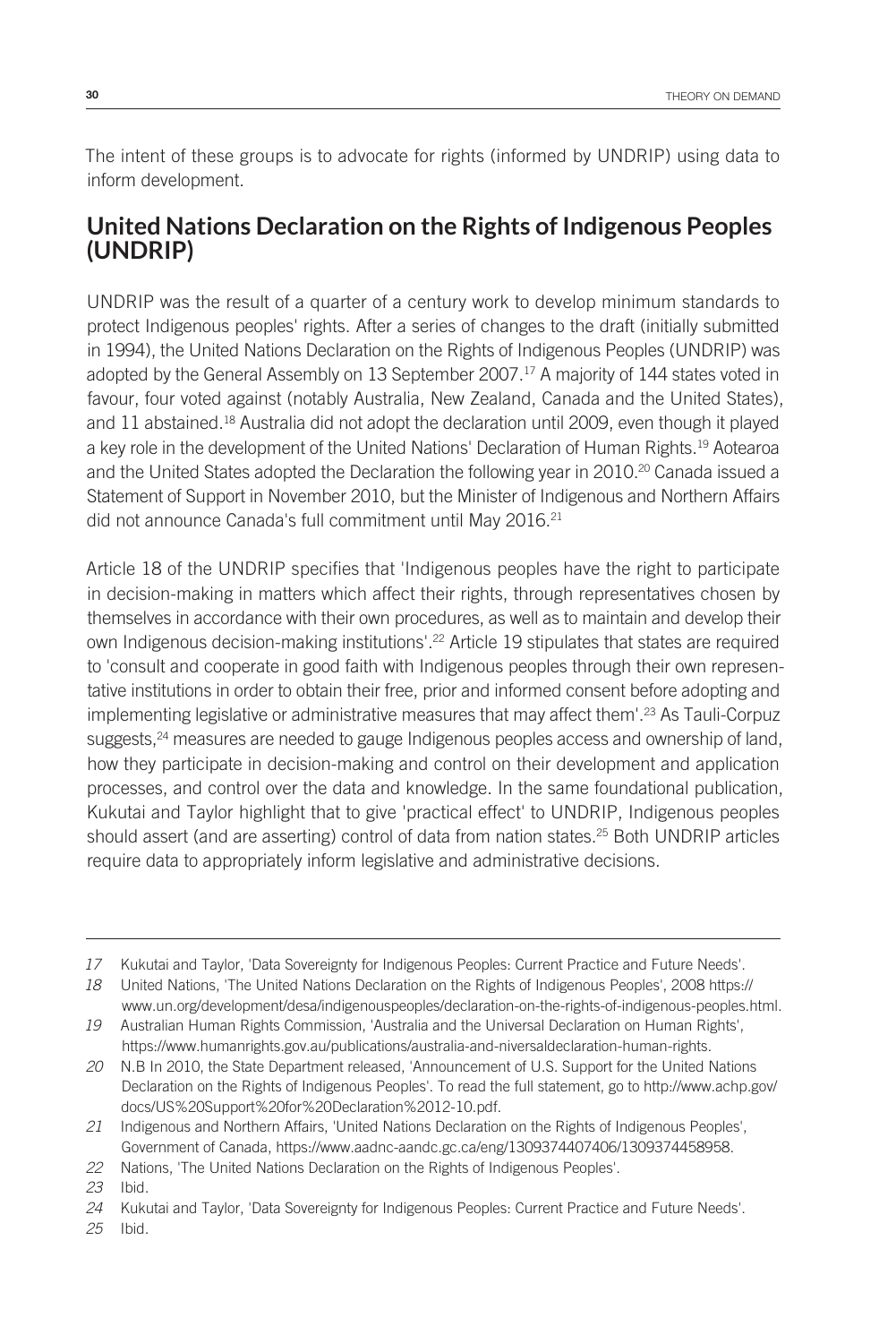Based on the groundwork from First Nations in Canada and with additional impetus provided through UNDRIP, Indigenous groups have, over time, developed principles specific to their IDS context.

### **IDS principles in the Asia Pacific and North American States**

**Research Data Alliance (RDA) International Indigenous Data Sovereignty Interest Group**

Generate recommendations for principles and best practices in IDS (currently in the principles development phase).

#### **Aotearoa/NZ. Te Mana Raraunga, the Maori Data Sovereignty Network**

*Whakapapa and whanaungatanga*: Recognising the connectedness between the material, natural and spiritual worlds

*Rangatiratanga*: Iwi(tribal)/Maori rights to own, access, control and possess data from them or about them and their environs

*Kotahitanga*: Collective vision and unity of purpose

*Manaakitanga*: Ethical data use to progress iwi/Maori aspirations for wellbeing

*Kaitiakitanga*: Sustainable data stewardship

#### **United States - US Indigenous Data Sovereignty Network (USIDSN)**

The USIDSN is in the principles development phase. Draft principles include recognition of inherent sovereignty; protection of Indigenous data; a commitment to aligning with Indigenous values for intergenerational collective wellbeing; a focus on relationships between Indigenous nations and other stakeholders; for IDG; and the honouring of Indigenous knowledge.

#### **Canada (First Nations) - OCAP®**

**O**wnership of data **Control - First Nations hold on how the data are collected, used and disclosed, A**ccess - whereby First Nations have access to any data about them **P**ossession - whereby all First Nations data fall within First Nations jurisdiction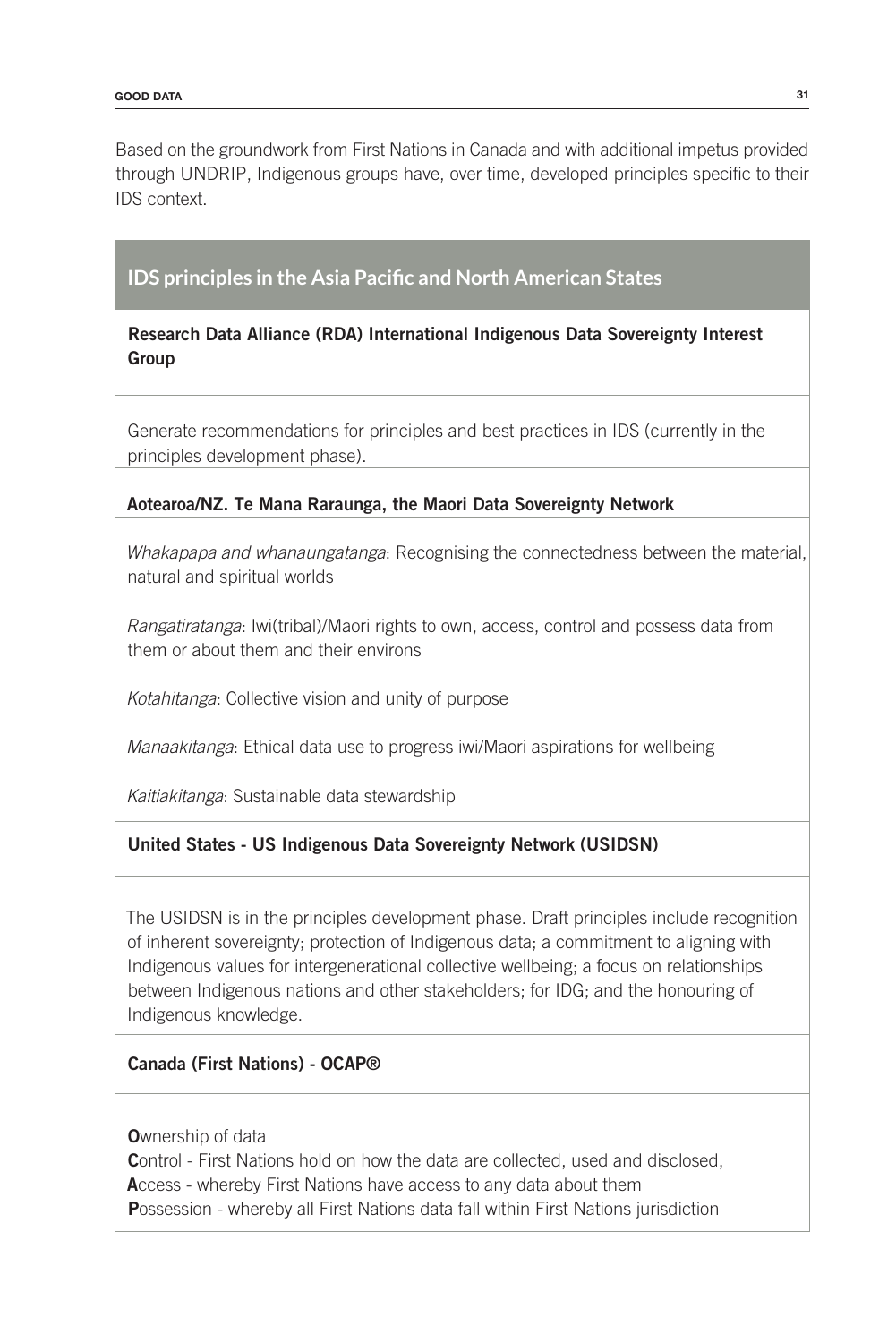#### **Australia - Maiam nayri Wingara**

Maiam nayri Wingara is the most recent of the IDS groups and has recently developed their principles.<26>

*Table 1 - IDS principles in the Asia Pacific and North American States.* <sup>26</sup>

### **Indigenous Data Sovereignty and Governance in practice**

Here we present examples of IDS and IDG in practice. The first example from Australia concerns both IDS and IDG.

#### **Australia**

The Mayi Kuwayu: The National Study of Aboriginal and Torres Strait Islander Wellbeing (meaning 'to follow Aboriginal people' in Ngiyampaa language) is a national Aboriginal and Torres Strait Islander longitudinal study. The aim of the study is to develop national-level cultural indicators and examine how culture interacts with health and wellbeing. It is publicly funded research and is housed at the Australian National University (ANU) in Australia.<sup>27</sup> The study development processes are designed to adhere to IDS and IDG. The data development considerations in the Mayi Kuwayu Study include:

- Development of new data items that represent cultural expression and practice (data of importance to Aboriginal and Torres Strait Islander peoples).
- The Australian Code for the Responsible Conduct of Research (the Code), that requires research data ownership and storage to be described.
- Research ethics<sup>28</sup> and intellectual property,<sup>29</sup> to acknowledge the sources of information and those who have contributed to the research. If Indigenous knowledge contributes to intellectual property, recognising the contribution, where appropriate, by transferring or sharing intellectual property and any benefits that result from the research'.<sup>30</sup>
- An Indigenous Data Governance group that develops data access and release protocols based on IDS principles.

*<sup>26</sup>* Maiam nayri Wingara and the Australian Indigenous Governance Institute, *Indigenous Data Sovereignty Summit and Indigenous Data Sovereignty Communique,* Canberra, 2018, www.maiamnayriwingara.org.

*<sup>27</sup>* KA Thurber, R Jones, J Chapman et al, 'Our Cultures Count: Mayi Kuwayu - the National Longitudinal Study of Aboriginal and Torres Strait Islander Wellbeing', *BMJ Open* (in press, 2018).

*<sup>28</sup>* AIATSIS, 'Gerais Guidelines for Ethical Research in Australian Indigenous Studies' Canberra: Australian Institute of Aboriginal and Torres Strait Islander Studies, 2012.

*<sup>29</sup>* Australian National University, 'Intellectual Property Policy', https://policies.anu.edu.au/ppl/document/ ANUP\_003603.

*<sup>30</sup>* AIATSIS, 'Gerais Guidelines for Ethical Research in Australian Indigenous Studies'.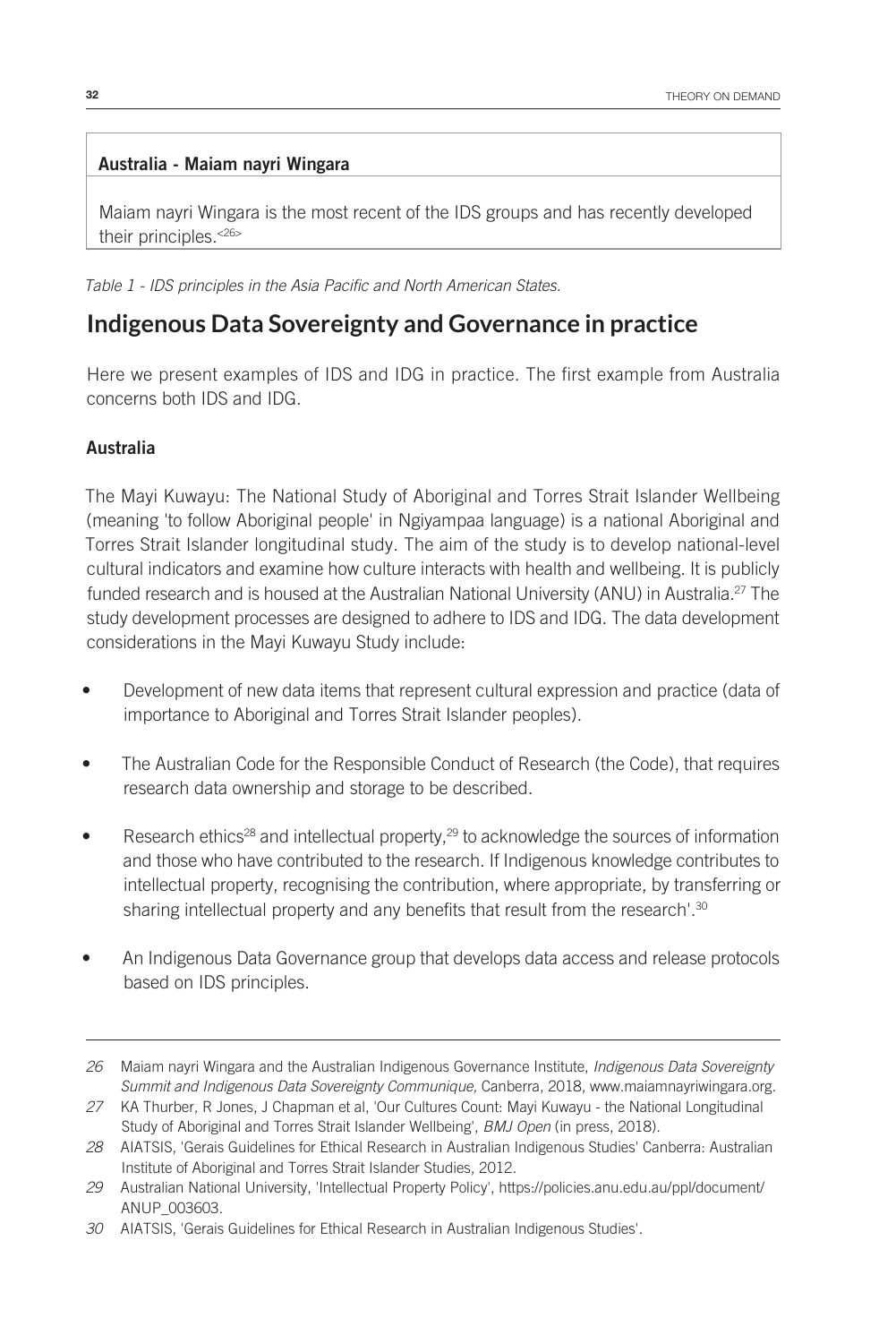The Mayi Kuwayu Study has developed a number of mechanisms to address many of the existing data processes identified above. This includes ensuring Aboriginal and Torres Strait Islander leadership and management of the study from the outset, through leadership of the study by majority Aboriginal Chief Investigators and research staff. Further, in the development of cultural data items, the research team undertook 24 focus groups with a diverse range of Aboriginal and Torres Strait islander groups across Australia, embedding their feedback into priorities for measurement while also seeking suggestions on cultural appropriateness of questions and methods.

In the MK Study, ongoing data collection and ownership of the data set is shared between the research institute and participants under institutional policy (and its use is currently governed by the Study's Governance group that includes investigators and representatives from Aboriginal institutional project partners and community). Further, the research team and study governance group are developing protocols for data storage, access, analysis, and dissemination.

#### **Aotearoa (New Zealand)**

Aotearoa NZ is one of the world's most advanced digital nations. $31$  Data is seen as a key national strategic asset, $32$  and several key policy and legislative initiatives are underway to facilitate easier data sharing and linkage. A flagship project is the Integrated Data Infrastructure (IDI), a world-leading research database under the stewardship of Statistics New Zealand that contains de-identified data (including Maori data) from more than 50 surveys and administrative datasets across the state, research and NGO sectors. With a greater focus on data-driven policy-making has come an increased interest in how 'social license'<sup>33</sup> can enable more flexible data sharing without explicit individual consent. Missing from these innovations, however, are robust models of data governance and ethics, value creation and benefit-sharing to enhance 'good data' and 'good outcomes'.

Maori have often been at the sharp end of intrusive data surveillance and misuse but have well-tested 'tikanga' (ethics, processes, principles) around the protection and sharing of knowledge for collective benefit that can be readily adapted to digital data environments. Maori Data Sovereignty (MDS) advocates are developing a number of tikanga-based solutions including: models of Maori/iwi (tribal) data governance for the IDI and wider government ecosystem; 'cultural license' as the 'social license' alternative for community acceptability of data use; and a Maori Data Audit Tool to assess organisational readiness to incorporate MDS principles. Many of the assumptions underpinning old and emerging data ecosystems rest on Anglo-European

*<sup>31</sup>* N.B Aotearoa is part of the D7 network of the world's most advanced digital nations. The others are: Estonia, Israel, South Korea, United Kingdom, Canada and Uruguay.

*<sup>32</sup>* N.B. The strategic importance of data ecosystems in Aotearoa NZ is reflected in government strategies such as the Data Futures Partnership, the Government ICT Strategy, Open Government Data Programme and the establishment of a Social Investment Unit; research initiatives such as the New Zealand Law Foundation Information Law & Policy Project and the Virtual Health Information Network (VHIN); and the recent appointments of a Government Chief Digital Officer and Chief Data Steward.

*<sup>33</sup>* See, for example: http://datafutures.co.nz/our-work-2/talking-to-new-zealanders/.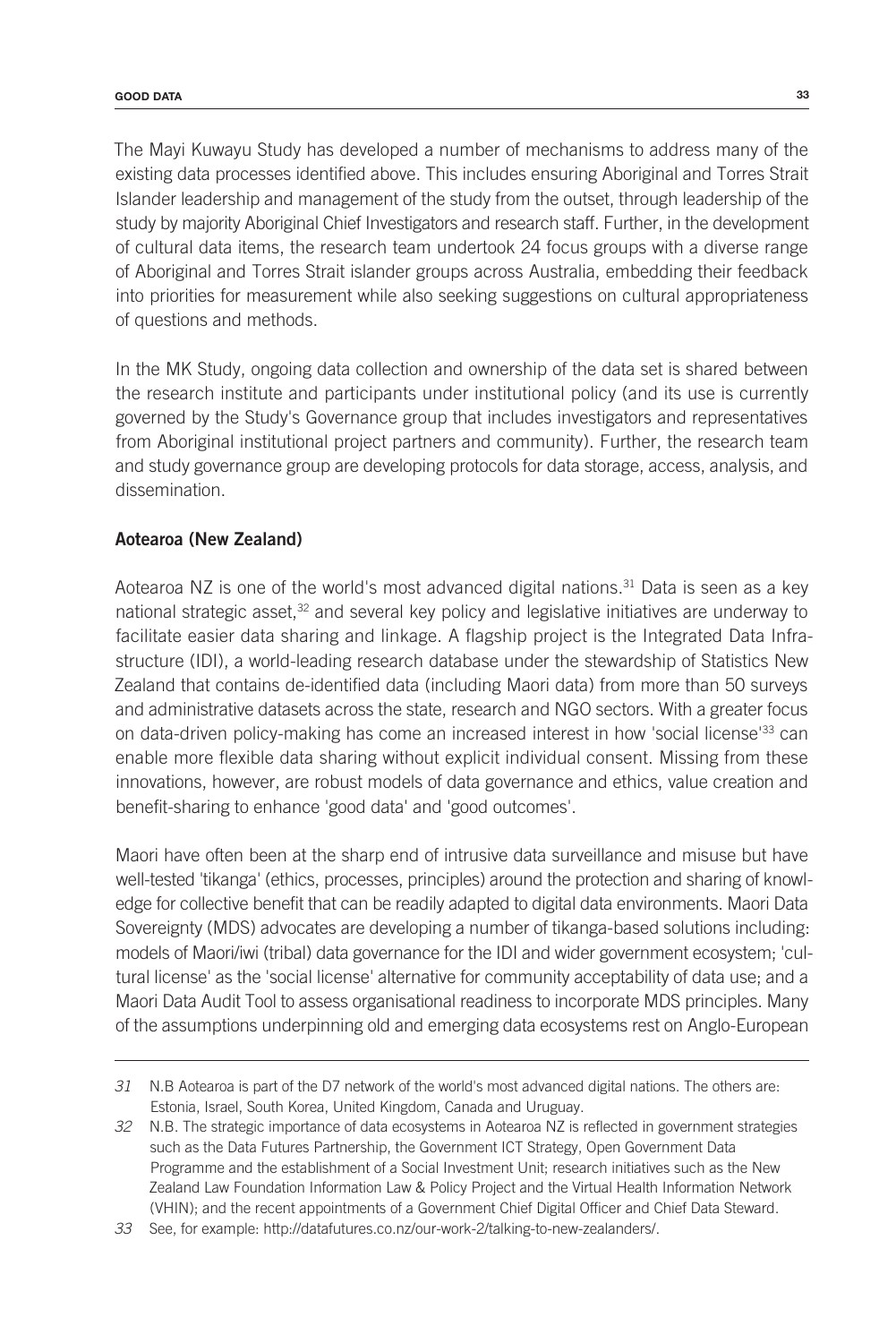legal concepts, such as individual privacy and ownership, which translate poorly into the big and open data environments. What is needed is a radically different way of conceptualising rights that relate to massive quantities of data and the value that can be extracted from. The direct beneficiaries of the 'data revolution' have largely been data producers and controllers, not the individuals and collectives from which data are drawn. IDS and MDS demands clear lines of accountability and benefit sharing; at the heart of these demands is a call for power sharing. Seen this way, the potential benefits of embedding MDS principles across government data ecosystems extend beyond Maori to include the wider public.

As a result of the rapidity of changes in data capabilities and technology, there can be a tension between responding to technological imperatives and to changes being driven by other actors (e.g. Government and corporations) and focusing on Maori aspirations and priorities. The MDS space is also a creative space where there is potential for Maori to (re-)imagine relationships and practices that realise Maori aspirations for data sovereignty, including those that may operate outside currently existing structures.

#### **North America**

One of the landmark results of the establishment of OCAP® principles in Canada has been the multiphase First Nations Regional Health Survey, which is designed, implemented and analyzed by First Nations organizations in Canada.34 A coordinating national organization, the First Nations Information Governance Centre was established to lead the efforts to expand this First Nations-driven survey approach to education, labour and employment and other key areas.

Across Canada, each of the three distinct Indigenous Peoples in Canada (First Nations, Métis and Inuit) have also asserted sovereignty over the data that are held about their encounters with the provincial health system.<sup>35</sup> This has resulted in a mosaic of relationships, Data Sharing Agreements, and Data Governance Agreements in each Canadian province to ensure that decisions about the use and sharing of First Nations, Inuit, and Métis data are made by the respective governance organizations.

### **Conclusions**

While the IDS movement has emerged in response to poor data practices and exclusion, IDS and IDG provide opportunities to reconfigure current approaches to data, including embedding good governance of Indigenous data that supports self-determination and wellbeing for Indigenous communities. Good data, including good data governance, are necessary to ensure Indigenous peoples benefit from current and future data practices and to mitigate the potential for continued harm. IDS movements also support broader transformative aims of developing Indigenous-owned and controlled data infrastructures, protocols and community capabilities that lie beyond the reach of nation states and corporations.

*<sup>34</sup>* See: http://fnigc.ca/our-work/regional-health-survey/about-rhs.html.

*<sup>35</sup>* Evelyn Pyper et al, 'Walking the Path Together: Indigenous Health Data at Ices', *Healthcare Quarterly* 20.4 (2018).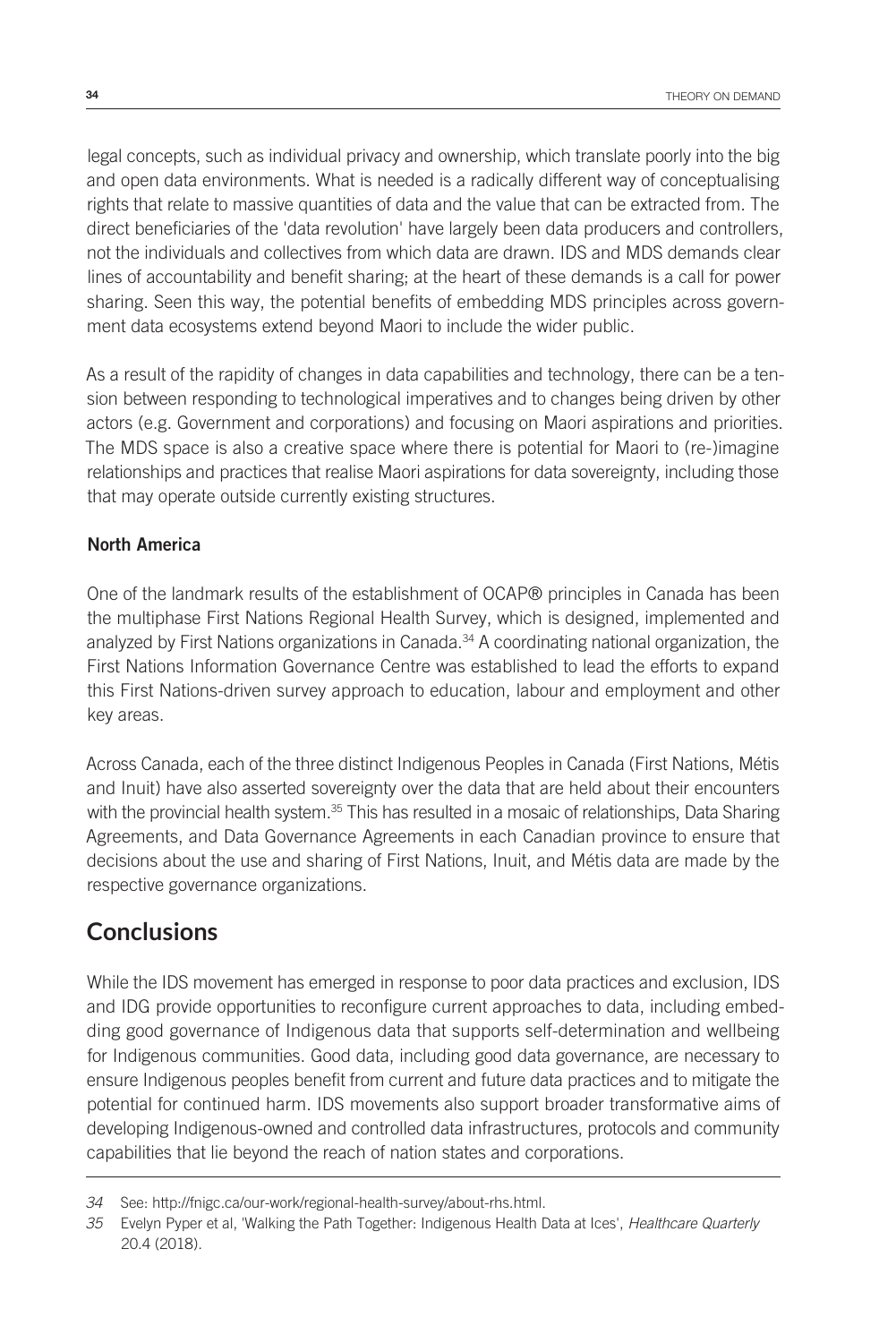### **References**

AIATSIS. 'Gerais Guidelines for Ethical Research in Australian Indigenous Studies'. Canberra: Australian Institute of Aboriginal and Torres Strait Islander Studies, 2012.

AIATSIS. *National Indigenous Research Conference,* 2017.

AIHW. 'National Advisory Group on Aboriginal and Torres Strait Islander Health Information and Data: Strategic Plan 2010-2015', Canberra, 2011.

Australian Human Rights Commission. 'Australia and the Universal Declaration on Human Rights'.

Australian National University. 'Intellectual Property Policy', https://policies.anu.edu.au/ppl/document/ ANUP\_003603.

Coleman, C., B. Elias, V. Lee, J. Smylie, J. Waldon, F.S. Hodge, and I. Ring. 'International Group for Indigenous Health Measurement: Recommendations for best practice for estimation of Indigenous mortality'. *Statistical Journal of the IAOS* 32 (2016) 729-73, DOI: 10.3233/SJI-161023.

Drabiak-Syed, Katherine. 'Lessons from Havasupai Tribe V. Arizona State University Board of Regents: Recognizing Group, Cultural, and Dignity Harms as Legitimate Risks Warranting Integration into Research Practice', *J. Health & Biomedical L.* 6 (2010): 175.

Indian Act R.S.C. C. I-5 (1985). http://laws-lois.justice.gc.ca/eng/acts/I-5/page-2.html.

Indigenous and Northern Affairs. 'United Nations Declaration on the Rights of Indigenous Peoples', Government of Canada, https://www.aadnc-aandc.gc.ca/eng/1309374407406/1309374458958.

Jones R, KA Thurber, J Chapman et al. 'Our Cultures Count: Mayi Kuwayu - the National Longitudinal Study of Aboriginal and Torres Strait Islander Wellbeing'. *BMJ Open* (in press 2018).

Kertzer, David I, and Dominique Arel. 'Censuses, Identity Formation, and the Struggle for Political Power', *Census and identity: The politics of race, ethnicity, and language in national censuses* 1 (2002): 1.

Kukutai, Tahu, and John Taylor. 'Data Sovereignty for Indigenous Peoples: Current Practice and Future Needs', in Tahu Kukutai and John Taylor (eds), *Indigenous Data Sovereignty: Towards an Agenda*, Canberra: ANU Press, 2016, pp. 1-25.

Kukutai, Tahu, and Maggie Walter. 'Recognition and Indigenizing Official Statistics: Reflections from Aotearoa New Zealand and Australia', *Statistical Journal of the IAOS* 31.2 (2015): 317-26.

Maiam nayri Wingara and the Australian Indigenous Governance Institute, Indigenous Data Sovereignty Summit and Indigenous Data Sovereignty Communique, Canberra, 2018, http://www.maiamnayriwingara.org.

Pacheco, Christina M, Sean M Daley, Travis Brown, Melissa Filippi, K Allen Greiner and Christine M Daley. 'Moving Forward: Breaking the Cycle of Mistrust between American Indians and Researchers', *American journal of public health* 103.12 (2013): 2152-59.

Productivity Commission. 'Data Availability and Use: Overview & Recommendations', Canberra, 2017.

Pyper, Evelyn et al. 'Walking the Path Together: Indigenous Health Data at Ices.' *Healthcare Quarterly* 20.4 (2018): 6-9.

Snipp, C Matthew. 'What Does Data Sovereignty Imply: What Does It Look Like?' in Tahu Kukutai and John Taylor (eds) *Indigenous Data Sovereignty: Towards an Agenda*, Canberra: ANU Press*,* 2016, pp. 39-56.

Te Mana Raraunga. 'Te Mana Raraunga - Maori Data Sovereignty Network Charter', https://www. temanararaunga.maori.nz/tutohinga/.